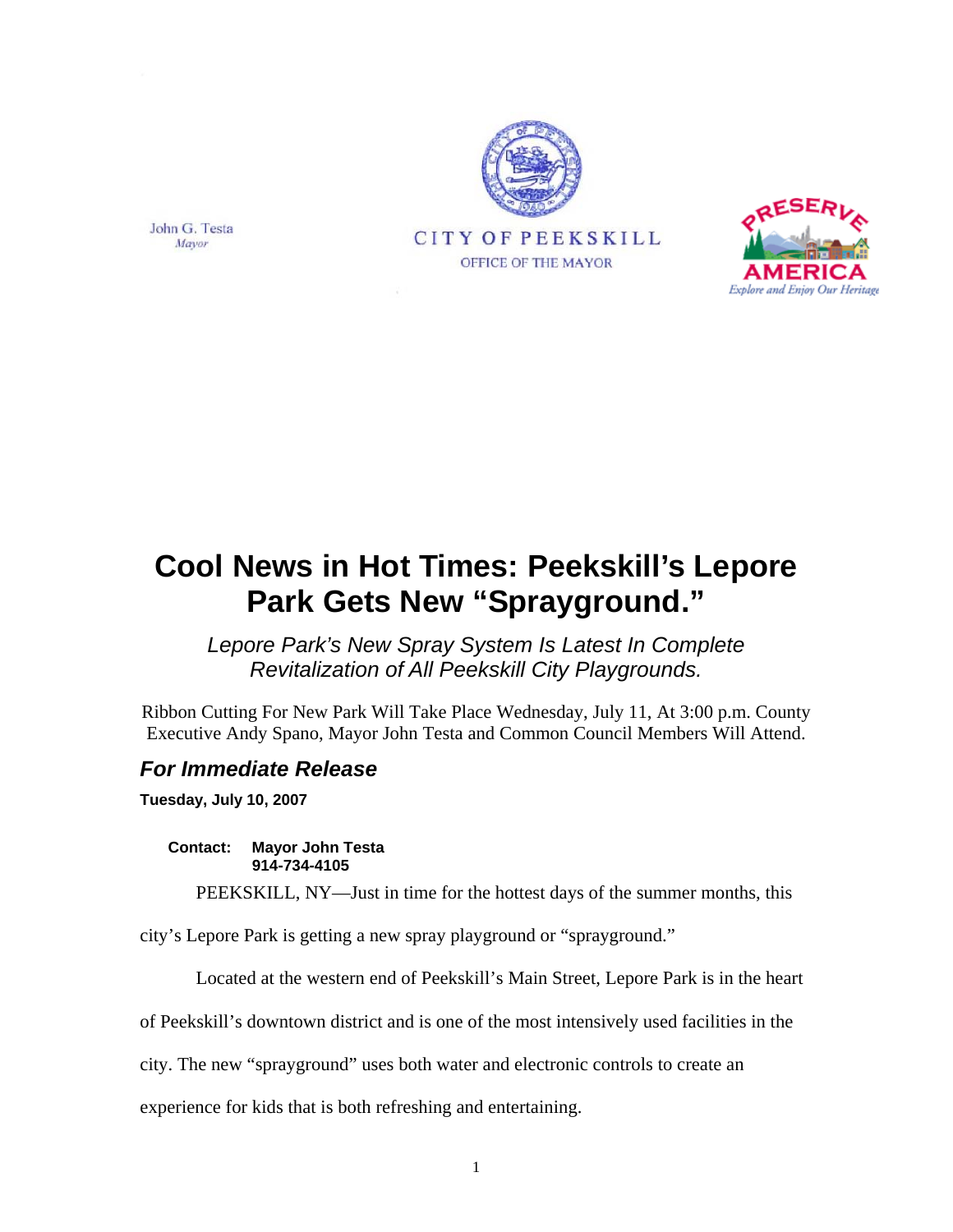As part of its Revitalization Plan over the last several years Peekskill has rebuilt almost every one of the playgrounds in its major parks. Though it is a relatively small city, Peekskill has more parks for its size than almost anywhere in the region.

Multiple organizations inside and outside of Peekskill worked to make the new sprayground happen. Much of the funding for the project was provided through a Community Development Block Grant through the Westchester County Urban County Consortium. The Peekskill Department of Planning, Development and Code Assistance oversaw securing the grants and getting program approval, while the Department of Parks and Recreation oversaw the construction itself and will assist in operating the facility.

"This is another wonderful resource for the parents and children of Peekskill, and a great example of teamwork by our city staff and the staffers at Westchester County," says Peekskill Mayor John Testa. "An important part our city's revitalization is making certain that we have superb recreational facilities, and the sprayground is great example of just that."

"We are pleased to work with Peekskill in making their revitalization happen," says County Executive Andy Spano. "Facilities like this are usually only found at world class amusement parks. It's great that Peekskill citizens can use this at no cost. Quality recreational facilities are an important part of the Be Fit Westchester program, and features like this playground will help create a lifetime's worth of active, healthy behaviors."

Kids using the sprayground will have to touch an "activation bollard." Electronics within the bollard will then turn on and off the park's spray features at 30-second intervals.

2